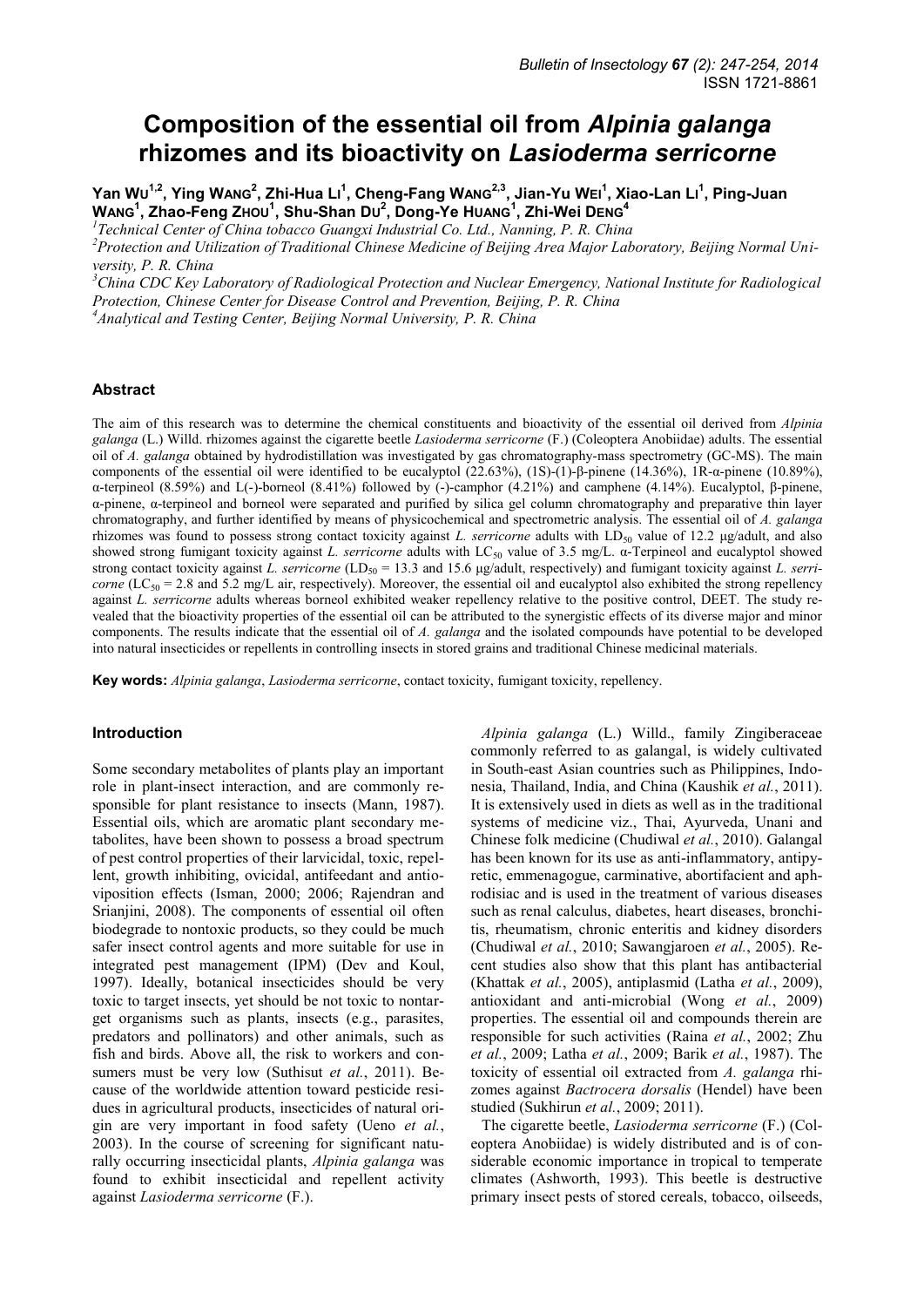dried fruits and traditional Chinese medicinal materials (Ebadollahi *et al.*, 2010). Development and survival are affected by type of food, temperature and humidity, therefore the life cycle is different (Ashworth, 1993). Control of this pest relies on the widespread use of various synthetic chemical insecticides and fumigants which had led to a number of problems such as environmental pollution, pesticide residue in food grains, development of insecticide resistance and toxicity to non-target organisms over the years (Yusof and Ho, 1992; Lorini and Galley, 1999; Cosimi *et al.*, 2009; Sousa *et al.*, 2009).

As far as our literature survey could ascertain, no information concerning insecticidal and repellent activity of the essential oil from *A. galanga* rhizomes against *L. serricorne* has been published openly. Therefore, in the present paper, we describe the identification of the chemical components of *A. galanga* by a gas chromatography-mass spectroscopy (GC-MS) method, and evaluate the insecticidal and repellent property of the essential oil against *L. serricorne*.

## **Materials and methods**

## Insect rearing

Cultures of the cigarette beetle, *L. serricorne*, were maintained in the laboratory without exposure to any insecticide. They were reared on sterilized diet (wheatflour/yeast, 10:1, w/w) at 29-30 °C, 70-80% RH in the dark for the last two years. The unsexed adult beetles used in all the experiments were about 1-2 weeks old. All containers housing insects used in experiments were made escape proof with a coating of polytetrafluoroethylene (Fluon).

#### Plant material and essential oil extraction

The fresh rhizomes (2.0 kg) of *A. galanga* were harvested from Menghai (21°28'~22°28'N latitude and 99°56'~100°41'E longitude), Yunnan Province, China in October 2013. The plant was identified, and a voucher specimen (BNU-dushushan-2013-10-09-23) was deposited at the Herbarium (BNU) of College of Resources Science and Technology, Beijing Normal University. The harvested material was air-dried at room temperature (20-25 °C) for one week and then stored in cloth bags.

Essential oil was extracted from rhizomes (1.0 kg of dry matter) subjected to hydrodistillation during 6 h using a modified Clevenger-type apparatus. Anhydrous sodium sulphate was used to remove water after extraction. The essential oil was stored in airtight containers in a refrigerator at 4 °C for subsequent experiments.

## GC-FID and GC-MS analysis

The obtained essential oil was packed in amber vial, lightless. A sample of the oil was diluted in *n*-hexane and subjected to analysis by gas chromatography coupled to flame ionization detector (GC-FID) and gas chromatography coupled to spectrometry (GC-MS) in Beijing Normal University, Beijing, China.

Analysis condition by GC-FID were: column HP-5MS (30 m  $\times$  0.25 mm  $\times$  0.25 µm). The column temperature

248

was programmed at 50 °C for 2 min, then increased at 2 °C/min to the temperature of 150 °C and held for 2 min, and then increased at 10 °C/min until the final temperature of 250 °C was reached, where it was held for 5 min, using hydrogen and synthetic air as carrier gases. The Retention Indices (RI) were determined from the retention time of a homologous series of hydrocarbons  $(C_5-C_{36})$ , obtained by GC-FID under the same condition of analysis of essential oil.

GC-MS analysis was performed on a Thermo Finnigan Trace DSQ instrument equipped with a flame ionization detector and a HP-5MS (30 m  $\times$  0.25 mm  $\times$  0.25 µm) capillary column. The column temperature was programmed at 50 °C for 2 min, then increased at 2 °C/min to the temperature of 150 °C and held for 2 min, and then increased at 10 °C/min until the final temperature of 250 °C was reached, where it was held for 5 min. The injector temperature was maintained at 250 °C and the volume injected was 0.1 mL of 1% solution (diluted in *n*-hexane). The carrier gas was helium at flow rate of 1.0 mL/min. Spectra were scanned from 50 to 550 m/z. Most constituents were identified by comparison of their retention indices with those reported in the literatures. The retention indices were determined in relation to a homologous series of *n*-alkanes  $(C_5-C_{36})$  under the same operating conditions. Further identification was made by comparison of their mass spectra with those stored in NIST 05 and Wiley 275 libraries or with mass spectra from literature (Adams, 2001). Relative percentages of the individual components of the essential oil were obtained by averaging the GC peak area % reports.

Purification and identification of five constituent compounds

The crude essential oil (1.0 mL) was chromatographed on a silica gel (Qingdao Marine Chemical Plant, Shandong province, China) column (45 mm i.d., 500 mm length) by gradient elution with *n*-hexane first, then with *n*-hexane-ethyl acetate, and last with ethyl acetate. Fractions (120 mL) were collected and concentrated at 35 °C, and similar fractions according to thin layer chromatography (TLC) profiles were combined to yield 35 fractions. Of these, fraction 3, 9, 13, 20 and 25 were further separated on repeated silica gel columns and PTLC to afford five pure compounds for determining structure. The purified subfractions were subjected to nuclear magnetic resonance (NMR) analysis. Proton  $(^{1}H)$  and carbon  $(^{13}C)$  NMR spectra were recorded on a Bruker AMX500 [500 MHz (<sup>1</sup>H) and 125 MHz (<sup>13</sup>C)] using  $CDCl<sub>3</sub>$  as the solvent with TMS as internal standard. Splitting patterns are designated as s, singlet; d, doublet; t, triplet; q, quartet; m, multiplet; and br, broad. The spectral data of eucalyptol (1.9 g) matched with the previous report (Ashnagar *et al.*, 2009). The spectral data were identical to the published data of β-pinene (0.9 g) (Badiah-Hadj-Ahmed *et al.*, 1992). The spectral data of α-pinene (1.0 g) matched with the previous report (Badiah-Hadj-Ahmed *et al.*, 1992). The data of α-terpineol (0.6 g) matched with the previous reports (Krings *et al.*, 2006) and the data of borneol  $(0.5 \text{ g})$ matched with the previous reports (Matos and Andrade, 2008; Gerdov *et al.*, 2005).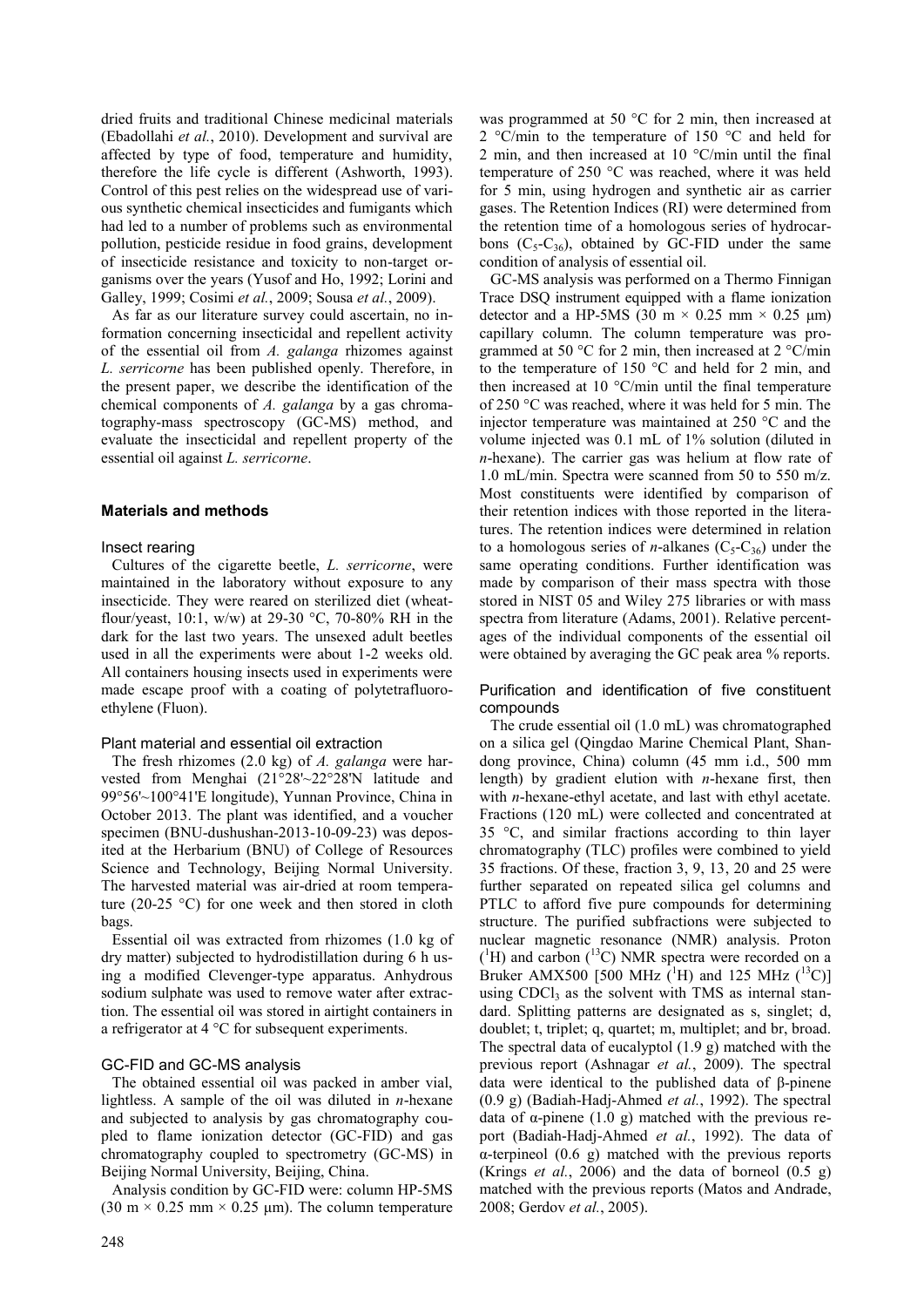#### Contact toxicity bioassays

The contact toxicity of the crude essential oil and isolated compounds against *L. serricorne* adults was measured as described by Liu and Ho (1999). Range-finding studies were run to determine the appropriate testing concentrations. A serial dilution of the essential oil/compounds (five concentrations for each: 1.97%- 10.00% for oil, eucalyptol and α-terpineol; 3.95%- 20.00% for β-pinene; 5.93%-30.00% for α-pinene; 2.96%-15.00% for borneol) was prepared in *n*-hexane. Aliquots of 0.5 µL of the dilutions were applied topically to the dorsal thorax of the insects with a range of 2.5 microliter pipette. Controls were determined using *n*-hexane. Ten insects were used for each concentration and control, and the experiment was replicated five times. Both treated and control insects were then transferred to glass vials with culture media and kept in incubators. Mortality was recorded after 24 h by direct observation of the insects which didn't move after five minutes because of the suspended animation. And the  $LD_{50}$  values (short for median lethal dose which means capable of causing the death of half of the test animals dose, usually expressed by the logarithm of a lethal dose of the drug) were calculated using Probit analysis (IBM SPSS V20.0) (Sakuma, 1998).

#### Fumigant toxicity bioassays

The fumigant activity of the crude essential oil and isolated compounds against *L. serricorne* adults was tested as described by Liu and Ho (1999). Rangefinding studies were run to determine the appropriate testing concentrations. A serial dilution of the essential oil/compounds (five concentrations for each: 0.40%- 2.00% for oil; 0.99%-5.00% for eucalyptol and borneol; 3.95%-20.00% for β-pinene and α-pinene; 0.63%-1.33% for α-terpineol) was prepared in *n*-hexane. A Whatman filter paper (diameter 2.0 cm) was impregnated with 10 µL dilution and then placed on the underside of the screw cap of a glass vial (diameter 2.5 cm, height 5.5 cm, volume 25 mL). The solvent was allowed to evaporate for 10 s before the cap was placed tightly on the glass vial, each of which contained 10 insects inside to form a sealed chamber. Fluon (ICI America Inc.) was used inside the glass vial to prevent insects from contacting the treated filter paper. Preliminary experiments demonstrated that 10 s was sufficient for the evaporation of solvents. *n*-Hexane was used as a control. Five replicates were carried out for all treatments and controls, and they were incubated under the same conditions as rearing. Mortality was determined after 24 h of treatment, and the  $LC_{50}$  values were calculated using Probit analysis (IBM SPSS V20.0) (Sakuma, 1998).

## Repellency tests

The repellent activity to *L. serricorne* adults was tested using the area preference method (Zhang *et al.*, 2011). Petri dishes (9 cm in diameter) were used to confine cigarette beetles during the experiment. The crude essential oil and the isolated compounds were diluted in *n*-hexane to five concentrations (39.32, 7.86, 1.57, 0.31 and  $0.06$  nL/cm<sup>2</sup>), and *n*-hexane was used as the control. Filter paper (9 cm in diameter) was cut in half and

500 μL of each concentration was applied separately to half of the filter paper as uniformly as possible with a micropipette. The other half (control) was treated with 500 μL of *n*-hexane. Both the treated half and the control half were then air-dried to evaporate the solvent completely (30 s). A full disk was carefully remade by attaching the tested half to the negative control half with tape. Care was taken so that the attachment did not prevent free movement of insects from the one half to the other, but the distance between the filter paper halves remained sufficient to prevent seepage of test samples from one half to the other. Each remade filter paper after treatment with solid glue was placed in a Petri dish with the seam oriented in one of four randomly selected different directions to avoid any insecticidal stimuli affecting the distribution of insects. Twenty insects were released in the center of each filter paper disk, and a cover was placed over the Petri dish. Five replicates were used and the experiment was repeated three times. Counts of the insects present on each strip were made after 2 and 4 h. The percent repellency (PR) of each volatile oil/compound was then calculated using the formula:

PR  $(\% ) = [(Nc - Nt) / (Nc + Nt)] \times 100$ 

Nc is the number of insects present in the negative control half, while Nt is the number of insects present in the treated half. Analysis of variance (One-Way ANOVA and GLM Univariate) and Tukey's test were conducted by using SPSS 20.0 for Windows 2007. Percentage was subjected to an arcsine  $\sqrt{\frac{1}{2}}$  transformation before variance and Tukey's tests. The averages were then assigned to different classes (Class 0, PR is  $> 0.01$ ) to < 0.1; Class I, PR is 0.1-20; Class II, PR is 20.1-40; Class III, PR is 40.1-60; Class IV, PR is 60.1-80; Class V, PR is 80.1-100) (Nerio *et al.*, 2010). Significant differences in repellence rates were detected by using LSD test (IBM SPSS V20.0, GLM). A commercial repellent, DEET (N,N-diethyl-3-methyl-benzamide), was purchased from the National Center of Pesticide Standards (8 Shenliao West Road, Tiexi District, Shenyang 110021, China) and used as a positive control.

#### **Results and discussion**

#### Chemical constituents of the essential oil

The chemical compositions of the essential oil derived from *A. galanga* rhizomes collected from Yunnan, China are shown in table 1. The essential oil was obtained by hydrodistillation from the dried rhizomes of *A. galanga* with the yield of  $0.30 \times 10^{-2}$  L/kg (v/w) and the density of 0.87 g/mL. A total of 51 components were identified in the essential oil of *A. galanga* accounting for 96.06% of the total oil. The main constituents of *A. galanga* essential oil were eucalyptol (22.63%), (1S)-(1)-β-pinene (14.36%), 1R-α-pinene (10.89%), α-terpineol (8.59%) and  $L(-)$ -borneol  $(8.41\%)$  followed by  $(-)$ -camphor (4.21%) and camphene (4.14%).

It is noteworthy that the chemical constituents of the essential oil are in partial agreement with the previous reports. These differences might have been due to harvest time and local, climatic and seasonal factors as well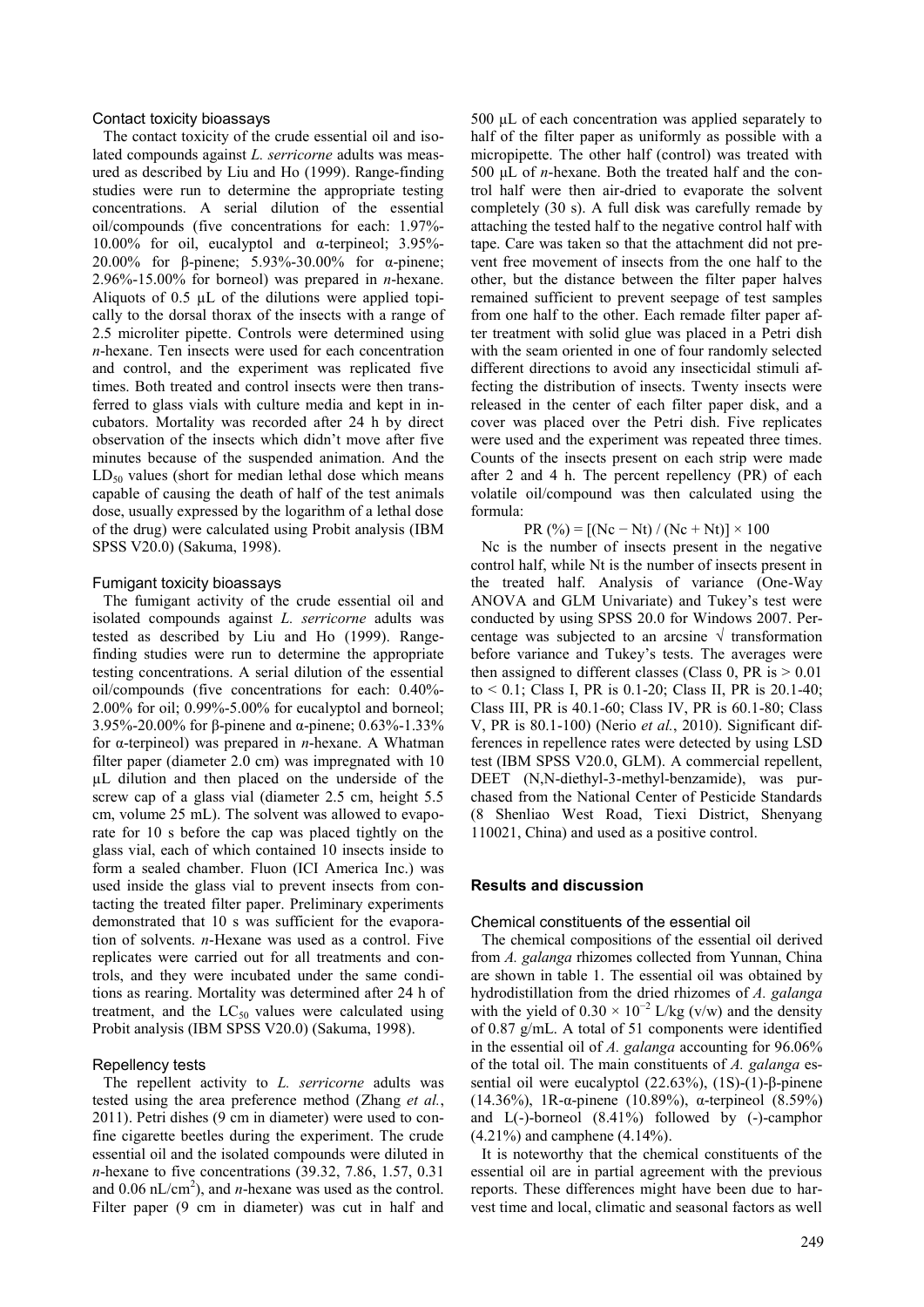as storage duration of medicinal herbs. For example, the oil from Indonesia was made up predominantly of monoterpenoids with pinenes (18.6%) and 1,8-cineole (47.3%), while the Malaysian oil was characterized by sesquiterpenoids with (*E*)-β-farnesene (18.2%) and β-bisabolene (16.2%) as the major components (Scheffer

| Peak                                               | Components                                                                                                                     | RI <sup>a</sup> | Peak area      |
|----------------------------------------------------|--------------------------------------------------------------------------------------------------------------------------------|-----------------|----------------|
| no.                                                |                                                                                                                                |                 | $(\%)$<br>0.09 |
| $\mathbf{1}$                                       | $\beta$ -Terpinen                                                                                                              | 1151            | 10.89          |
| $\overline{\mathbf{c}}$<br>$\overline{\mathbf{3}}$ | $1R-\alpha$ -Pinene                                                                                                            | 1182<br>1206    | 4.14           |
| 4                                                  | Camphene<br>$2,4(8)$ -p-Menthadiene                                                                                            | 1214            | 2.14           |
| 5                                                  | $(1S)-(1)$ - $\beta$ -Pinene                                                                                                   | 1229            | 14.36          |
| 6                                                  | $\alpha$ -Phellandrene                                                                                                         | 1255            | 0.88           |
| 7                                                  | 2-Isopropyltoluene                                                                                                             | 1274            | 1.74           |
| 8                                                  | Eucalyptol                                                                                                                     | 1280            | 22.63          |
| 9                                                  | 1-Methyl-3-(1'-methylcyclopropyl)cyclopentene                                                                                  | 1285            | 0.07           |
| 10                                                 | 2,2-Dimethylheptane                                                                                                            | 1404            | 0.08           |
| 11                                                 | $\gamma$ -Terpinene                                                                                                            | 1409            | 1.15           |
| 12                                                 | Undecane                                                                                                                       | 1416            | 0.22           |
| 13                                                 | Linalool                                                                                                                       | 1456            | 0.76           |
| 14                                                 | 2-Methyloctane                                                                                                                 | 1460            | 0.10           |
| 15                                                 | Fenchol                                                                                                                        | 1467            | 1.72           |
| 16                                                 | Fenchene                                                                                                                       | 1477            | 0.16           |
| 17                                                 | $(-)$ -Camphor                                                                                                                 | 1602            | 4.21           |
| 18                                                 | Camphene hydrate                                                                                                               | 1612            | 1.07           |
| 19                                                 | $L(-)$ -Borneol                                                                                                                | 1662            | 8.41           |
| 20                                                 | 4-Carvomenthenol                                                                                                               | 1695            | 3.76           |
| 21                                                 | $\alpha$ -Terpineol                                                                                                            | 1736            | 8.59           |
| 22                                                 | Myrtenol                                                                                                                       | 1751            | 0.10           |
| 23                                                 | $(+)$ -Sabinol                                                                                                                 | 1765            | 0.10           |
| 24                                                 | Fenchyl acetate                                                                                                                | 1912            | 0.08           |
| 25                                                 | Citronellyl formate                                                                                                            | 1930            | 0.09           |
| 26                                                 | Benzylacetone                                                                                                                  | 1949            | 0.65           |
| 27                                                 | $p$ -Menth-1-en-3-one                                                                                                          | 1964            | 0.05           |
| 28                                                 | $(Z)$ -Geraniol                                                                                                                | 1971            | 2.13           |
| 29                                                 | l-Bornyl acetate                                                                                                               | 2105            | 1.29           |
| 30                                                 | Thymyl acetate                                                                                                                 | 2114            | 0.11           |
| 31                                                 | Benzalacetone                                                                                                                  | 2139            | 0.11           |
| 32                                                 | Nerol acetate                                                                                                                  | 2155            | 0.14           |
| 33                                                 | Caryophyllene                                                                                                                  | 2168            | 0.39           |
| 34                                                 | $\alpha$ -Caryophyllene                                                                                                        | 2184            | 0.73           |
| 35                                                 | Methyl isoeugenol                                                                                                              | 2189            | 0.05           |
| 36                                                 | Dihydro-cis- $\alpha$ -copaene-8-ol                                                                                            | 2199            | 0.13           |
| 37                                                 | Aciphyllene                                                                                                                    | 2607            | 0.05           |
| 38                                                 | 2-methyl-Decane                                                                                                                | 2615            | 0.08           |
| 39                                                 | 3,7,11-Trimethyl-3-hydroxy-6,10-dodecadien-1-yl acetate                                                                        | 2685            | 0.09           |
| 40                                                 | 1-Methylene-2b-hydroxymethyl-3,3-dimethyl-4b-(3-methylbut-2-enyl)-cyclohexane<br>2-(1,1-Dimethylethyl)-6-(1-methylethyl)phenol | 2697            | 0.06           |
| 41<br>42                                           | 1-Formyl-2,2-dimethyl-3-trans-(3-methyl-but-2-enyl)-6-methylidene-cyclohexane                                                  | 2716<br>2723    | 0.52<br>0.21   |
| 43                                                 | Methyltrans-2-phenyl-1-cyclopropanecarboxylate                                                                                 | 2752            | 0.67           |
| 44                                                 | $Bicyclo[6.1.0]non-1-ene$                                                                                                      | 2782            | 0.05           |
| 45                                                 | 3,5-Dimethyl-4-octanone                                                                                                        | 2830            | 0.56           |
| 46                                                 | 2-Methyl-3-(3-methylbut-2-enyl)-2-(4-methyl-pent-3-enyl)-oxetane                                                               | 2837            | 0.07           |
| 47                                                 | Bornylane                                                                                                                      | 2891            | 0.12           |
| 48                                                 | Scytalone                                                                                                                      | 2900            | 0.06           |
| 49                                                 | 3-Ethyl-3-methyl-decane                                                                                                        | 2916            | 0.05           |
| 50                                                 | 9-Oxononanoic acid                                                                                                             | 2926            | 0.09           |
| 51                                                 | 2-(Fench-2-yl)fenchane                                                                                                         | 2932            | 0.06           |
|                                                    | Total                                                                                                                          |                 | 96.06          |

**Table 1.** Chemical constituents of the essential oil derived from *A. galanga* rhizome parts.

<sup>a</sup>RI, retention index as determined on a HP-5MS column using the homologous series of *n*-hydrocarbons as reference.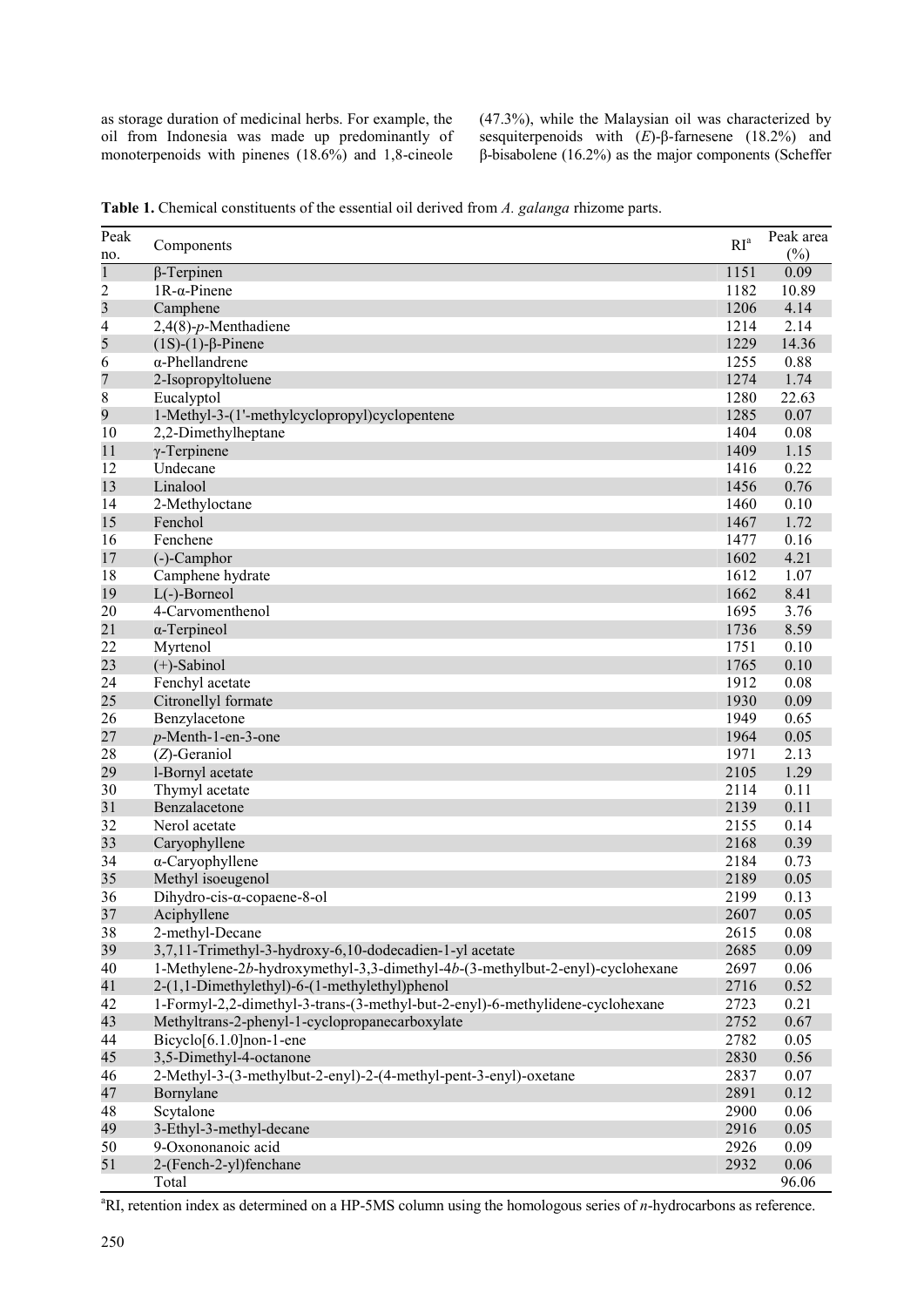| Treatment               | $LD_{50}$ (µg/adult) | $95\%$ FL <sup>a</sup>   | $Slope \pm SE$ |     |
|-------------------------|----------------------|--------------------------|----------------|-----|
| Alpinia galanga         | 12.2                 | $10.4 - 14.0$            | $2.38 \pm 0.3$ | 250 |
| Eucalyptol              | 15.6                 | $12.9 - 18.0$            | $3.87 \pm 0.6$ | 250 |
| $\beta$ -Pinene         | 65.6                 | 58.1-76.1                | $3.75 \pm 0.5$ | 250 |
| $\alpha$ -Pinene        | 76.8                 | 68.7-86.8                | $5.41 \pm 0.6$ | 250 |
| $\alpha$ -Terpineol     | 13.3                 | 11.9-14.7                | $3.61 \pm 0.5$ | 250 |
| Borneol <sup>b</sup>    | $\blacksquare$       | $\overline{\phantom{0}}$ | $\blacksquare$ | 250 |
| Pyrethrins <sup>c</sup> | 0.2                  | $0.1 - 0.4$              | $1.31 \pm 0.2$ | 250 |

**Table 2.** Contact toxicity of essential oil from *A. galanga* rhizome parts and its main components against *L. serricorne* adults.

<sup>a</sup> Fiducial limits; mean mortality of the control with *n*-hexane  $\leq 2\%$ ;

<sup>b</sup>Borneol did not show contact toxicity at the tested concentrations;

<sup>c</sup>Data from Yang *et al.* (2014).

**Table 3.** Fumigant toxicity of essential oil from *A. galanga* rhizome parts and its main components against *L. serricorne* adults.

| Treatment              | $LC_{50}$ (mg/L air) | $95\%$ FL <sup>a</sup>                    | $Slope \pm SE$  |     |
|------------------------|----------------------|-------------------------------------------|-----------------|-----|
| Alpinia galanga        | 3.5                  | $2.8 - 5.0$                               | $1.35 \pm 0.3$  | 250 |
| Eucalyptol             | 5.2                  | $4.6 - 5.7$                               | $4.84 \pm 0.6$  | 250 |
| $\beta$ -Pinene        | 29.0                 | 26.4-31.8                                 | $5.41 \pm 0.6$  | 250 |
| $\alpha$ -Pinene       | 38.1                 | 34.5-41.7                                 | $5.83 \pm 0.7$  | 250 |
| $\alpha$ -Terpineol    | 2.8                  | $2.7 - 2.9$                               | $11.25 \pm 1.4$ | 250 |
| Borneol <sup>b</sup>   | $\qquad \qquad$      |                                           |                 | 250 |
| Phosphine <sup>c</sup> | $9.2\times10^{-3}$   | $7.1\times10^{-3}$ -11.4×10 <sup>-3</sup> | $2.12 \pm 0.3$  | 250 |

<sup>a</sup> Fiducial limits; mean mortality of the control with *n*-hexane  $\leq 1\%$ ;

 $b_{\rm Borneol}$  did not show fumigant toxicity at the tested concentrations;

<sup>c</sup>Data from Yang et al. (2014).

as storage duration of medicinal herbs. For example, the oil from Indonesia was made up predominantly of monoterpenoids with pinenes (18.6%) and 1,8-cineole (47.3%), while the Malaysian oil was characterized by sesquiterpenoids with (*E*)-β-farnesene (18.2%) and β-bisabolene (16.2%) as the major components (Scheffer *et al.*, 1981; Mori *et al.*, 1995; Jantan *et al.*, 2004). Studies showed that *A. galanga* from Southern India contained 1,8-cineole (33.0-30.2%), camphor (5.0-14.0%), α-terpineol (2.3-9.3%), α-fenchyl acetate (1.1-12.7%), and  $(E)$ -methyl cinnamate  $(2.6-5.3%)$  as the main component in its rhizome oil (Mallavarapu *et al.*, 2002). *A. galanga* from North East India showed 1,8-cineole as the major compound (67.5%) and other compounds were β-sesquiphellandrene (9.4%), β-pinene (2.3%), and terpinen-4-ol (2.1%) (Dutta and Nath, 2003). The essential oil composition of *A. galanga* was reported to possess compositional differences, suggesting the existence of chemotypes in this species. The above results suggest further studies on plant cultivation and essential oil standardization are needed.

#### Insecticidal activities

The essential oil of *A. galanga* showed contact toxicity against *L. serricorne* adults with a  $LD_{50}$  value of 12.2 μg/adult (table 2). Compared with pyrethrins, the essential oil was 61 times less active against *L. serricorne* adults because pyrethrins displayed a LD<sub>50</sub> value of 0.2 μg/adult. Compared with the other essential oils in the literature, the essential oil of *A. galanga* pos-

sessed stronger contact toxicity against *L. serricorne* than the essential oil of *Litsea cubeba* (Lour.) Pers. (LD<sup>50</sup> = 27.33 μg/adult) (Yang *et al.*, 2014).

The essential oil of *A. galanga* rhizomes also possessed strong fumigant activity against *L. serricorne* with a  $LC_{50}$  value of 3.5 mg/L air (table 3). However, the currently used grain fumigant, phosphine was reported to have fumigant activity against *L. serricorne* adults with a LC<sub>50</sub> value of 9.2  $\times$  10<sup>-3</sup> mg/L air (Yang *et al.*, 2014). Compared with the other essential oils in the previous studies, the essential oil of *A. galanga* rhizomes exhibited stronger fumigant toxicity against the cigarette beetles, e.g. essential oils of *Pistacia lentiscus* L.  $(LC_{50} = 8.44 \text{ mg/L air})$ , *Elsholtzia stauntonii* Benth.  $(LC_{50} = 10.99 \text{ mg/L air})$  and *Agastache foeniculum* (Pursh) Kuntze (Lamiaceae) (LC<sub>50</sub> = 21.57 mg/L air) (Bachrouch *et al.*, 2010; Lv *et al.*, 2012; Ebadollahi *et al.*, 2010).

The isolated compounds, α-terpineol and eucalyptol exhibited the same level of contact and fumigant toxicity against *L. serricorne* adults  $(LD_{50} = 13.3$  and 15.6  $\mu$ g/adult; LC<sub>50</sub> = 2.8 and 5.2 mg/L air, respectively) as the essential oil, while β-pinene and  $α$ -pinene exhibited weaker contact and fumigant toxicity against *L. serricorne* adults  $(LD_{50} = 65.6$  and 76.8 μg/adult,  $LC_{50} = 29.0$ and 38.1 mg/L air, respectively) (tables 2 and 3). However, borneol did not show contact and fumigant toxicity at the tested concentrations. In this work, the results suggest that among five main compounds, α-terpineol and eucalyptol showed the stronger contact and fumigant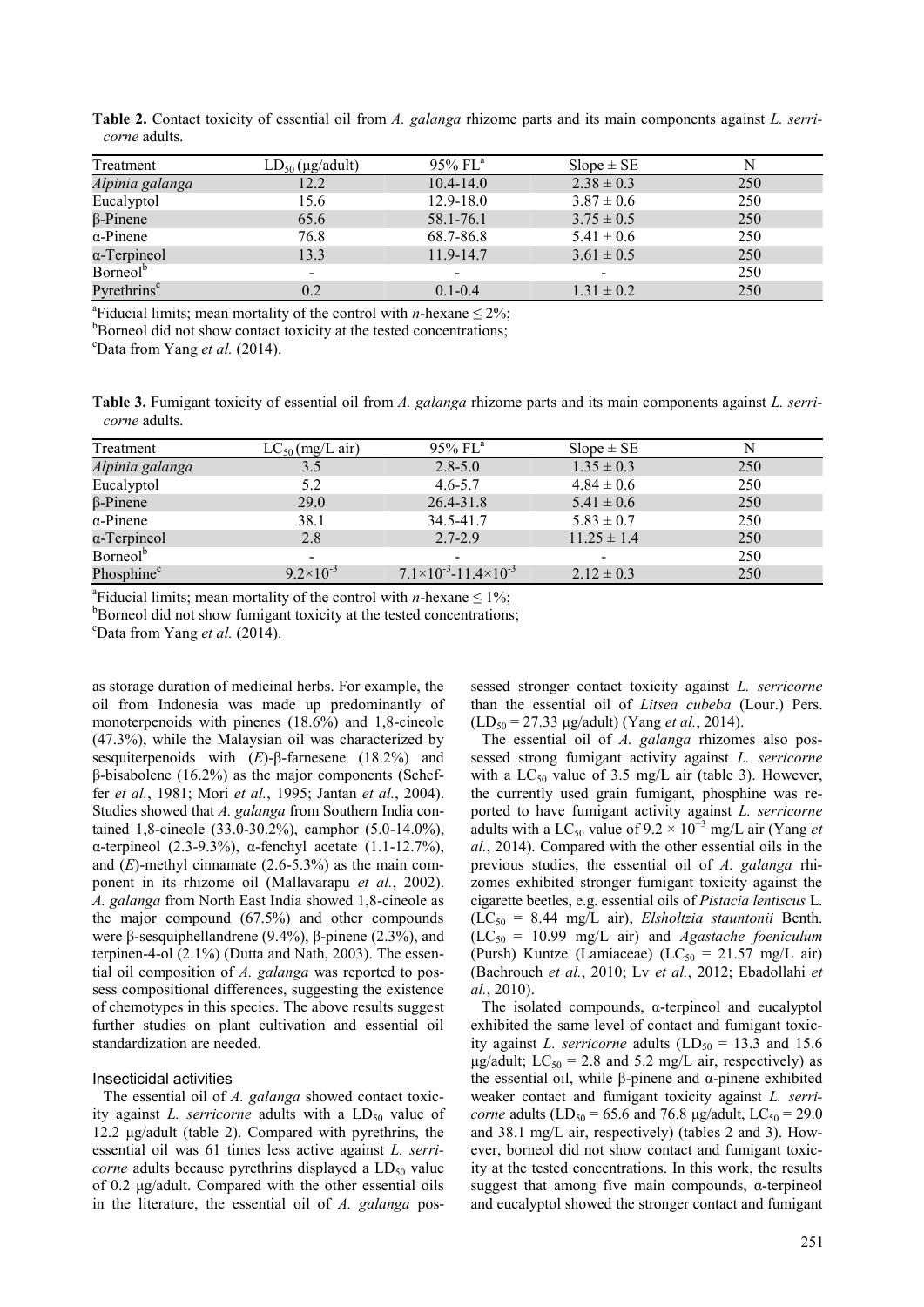**Table 4.** Percentage repellency after two exposure times for the essential oil and isolated constituents against *L. serricorne* adults.

|                     | Repellency $(\% )$ |                    |              |                    |                    |              |               |               |              |              |
|---------------------|--------------------|--------------------|--------------|--------------------|--------------------|--------------|---------------|---------------|--------------|--------------|
|                     |                    |                    | 2 h          |                    |                    |              |               | 4 h           |              |              |
| Treatment           | 39.32              | 7.86               | 1.57         | 0.31               | 0.06               | 39.32        | 7.86          | 1.57          | 0.31         | 0.06         |
|                     | nL/cm <sup>2</sup> | nL/cm <sup>2</sup> | $nL/cm^2$    | nL/cm <sup>2</sup> | nL/cm <sup>2</sup> | $nL/cm^2$    | $nL/cm^2$     | $nL/cm^2$     | $nL/cm^2$    | $nL/cm^2$    |
| <b>DEET</b>         | $88 \pm 7c$        | $76\pm14ac$        | $28\pm7$ bc  | $20\pm14cd$        | $16\pm7c$          | $98\pm4a$    | $78\pm9a$     | $58\pm 16ab$  | $56 \pm 14a$ | $46\pm7$ bc  |
| Oil                 | $98\pm4a$          | $52 \pm 15$ cd     | $16\pm20cd$  | $28 \pm 15d$       | $76\pm4a$          | $96\pm4a$    | $70 \pm 13a$  | $12\pm27cd$   | $8\pm16b$    | $62\pm16ab$  |
| Eucalyptol          | $60\pm12bd$        | $80\pm13ab$        | $28\pm11bc$  | $62 \pm 15a$       | $46 \pm 12b$       | $82\pm9b$    | $60\pm12ab$   | $36\pm12$ abd | $50\pm10a$   | $76\pm9a$    |
| $\beta$ -Pinene     | $50 \pm 13d$       | $40 \pm 14$ d      | $38 \pm 12d$ | $30\pm8d$          | $40\pm13bc$        | $50\pm10c$   | $64\pm9ab$    | $42\pm9bc$    | $24\pm 12ab$ | $34 \pm 15d$ |
| $\alpha$ -Pinene    | $78\pm4$ bc        | $70\pm19$ ac       | $42 \pm 11b$ | $36\pm5bd$         | $22\pm16c$         | $52 \pm 19c$ | $48 \pm 17$ b | $48\pm9ab$    | $30\pm16ab$  | $10\pm13$ de |
| $\alpha$ -Terpineol | $78 \pm 13$ bc     | $82 \pm 18a$       | $72 \pm 15a$ | $50\pm12ab$        | $22 \pm 12c$       | $80 \pm 15b$ | $76 \pm 12a$  | $66\pm16a$    | $52 \pm 19a$ | $30\pm13$ ce |
| Borneol             | $86 \pm 12c$       | $58\pm11$ bcd      | $2\pm18cd$   | $10\pm16c$         | $18\pm16c$         | $92\pm4ab$   | $60\pm17ab$   | $2\pm20c$     | $-2\pm 23b$  | $0\pm 24cd$  |

Means in the same column followed by the same letters do not differ significantly  $(P > 0.05)$  in ANOVA and Tukey's tests. Percentage repellency was subjected to an arcsine  $\sqrt{ }$  transformation before ANOVA and Tukey's tests.

toxicity against *L. serricorne*, the insecticidal properties of the essential oil can be attributed to the synergistic effects of its diverse major and minor active components. In previous reports, the two active components have been demonstrated to possess insecticidal activities against several stored product insects such as maize weevils *Sitophilus zeamais* (Motschulsky), the red flour beetle *Tribolium castaneum* (Herbst)*,* colorado potato beetle *Leptinotarsa decemlineata* Say (Coleoptera Chrysomelidae), and granary weevil *Sitophilus granarius* (L.) (Coleoptera Curculinonidae) (Chu *et al.*, 2013; Liu *et al.*, 2013; Kordali *et al.*, 2007; 2006). The high volatility of these toxic compounds likely delivered fumigant toxicity by vapour action via the respiratory system, but further work is needed to confirm their extract mode of action.

## Repellent activity

The repellent activities of the essential oil of *A. galanga* and isolated constituents to *L. serricorne* adults were tested using the area preference method 2 h and 4 h after treatment (table 4). Data showed that at tested concentration of  $39.32 \text{ nL/cm}^2$ , the crude essential oil showed strongest (class V) repellency against *L. serricorne*  adults at 2 h and 4 h after exposure. At the lowest assayed concentration  $(0.06 \text{ nL/cm}^2)$ , eucalyptol showed much stronger (class IV) repellency (76%) than the positive control, DEET (class III,  $PR = 46\%$ ) at 4 h after exposure against *L. serricorne* adults. Among five isolated constituents, borneol showed weakest repellency against *L. serricorne* adults at 2 h and 4 h after exposure. The other three components exhibited the same level repellency against *L. serricorne* adults at 2 h and 4 h after exposure at some concentration than the positive control, DEET. In China, the essential oils derived from Chinese medicinal herbs were also evaluated for repellent activity against insects (Liu *et al.*, 2011; Liang *et al.*, 2013; Zhang *et al.*, 2011). However, only few of these reports are on repellent activity to *L. serricorne* (Yang *et al.*, 2014). In this paper, we report the repellency of the essential oil and the five components of *A. galanga* collected from Yunnan, China against *L. serricorne* specifically for the first time.

## **Conclusions**

These findings, considered together, suggest that the essential oil of *A. galanga* and the isolated constituents show potential to be developed as natural insecticides/repellents for control of stored product insects. The oxygenated monoterpene α-terpineol and monocyclic monoterpenes eucalyptol have been considered economically important in this context. Since the natural resources of *A. galanga* are abundant, further investigations that focus on more detailed insecticidal activity studies should be conducted to elucidate the insecticidal mechanism of tested essential oils for various applications. We have no data on the cost of the essential oils, but small farmers have extensively used botanical insecticides to protect their harvest when chemical insecticides are not available or are too expensive. The effects on end-use quality, lingering off-odours or taste and risk to humans would need to be determined before commercialization.

## **Acknowledgements**

This project was supported by the National Natural Science Foundation of China (No. 81374069) and Beijing Municipal Natural Science Foundation (No. 7142093). The authors thank Dr Liu Q. R. from College of Life Sciences, Beijing Normal University, Beijing 100875, for the identification of the investigated medicinal herb.

## **References**

- ADAMS R. P., 2001.- Identification of essential oil components by gas chromatography/quadrupole mass spectroscopy.- *Journal of the American Society for Mass Spectrometry*, 16: 1902-1903.
- ASHNAGAR A., NASERI N. G., BAYEMANI A., 2009.- Isolation and determination of the major chemical compounds present in essential oil of the leaves of Myrtus plant grown in Khuzestan Province of Iran.- *Asian Journal of Chemistry*, 21: 4969-4975.
- ASHWORTH J. R., 1993.- The biology of *Lasioderma serricorne*.- *Journal of Stored Products Research*, 29: 291-303.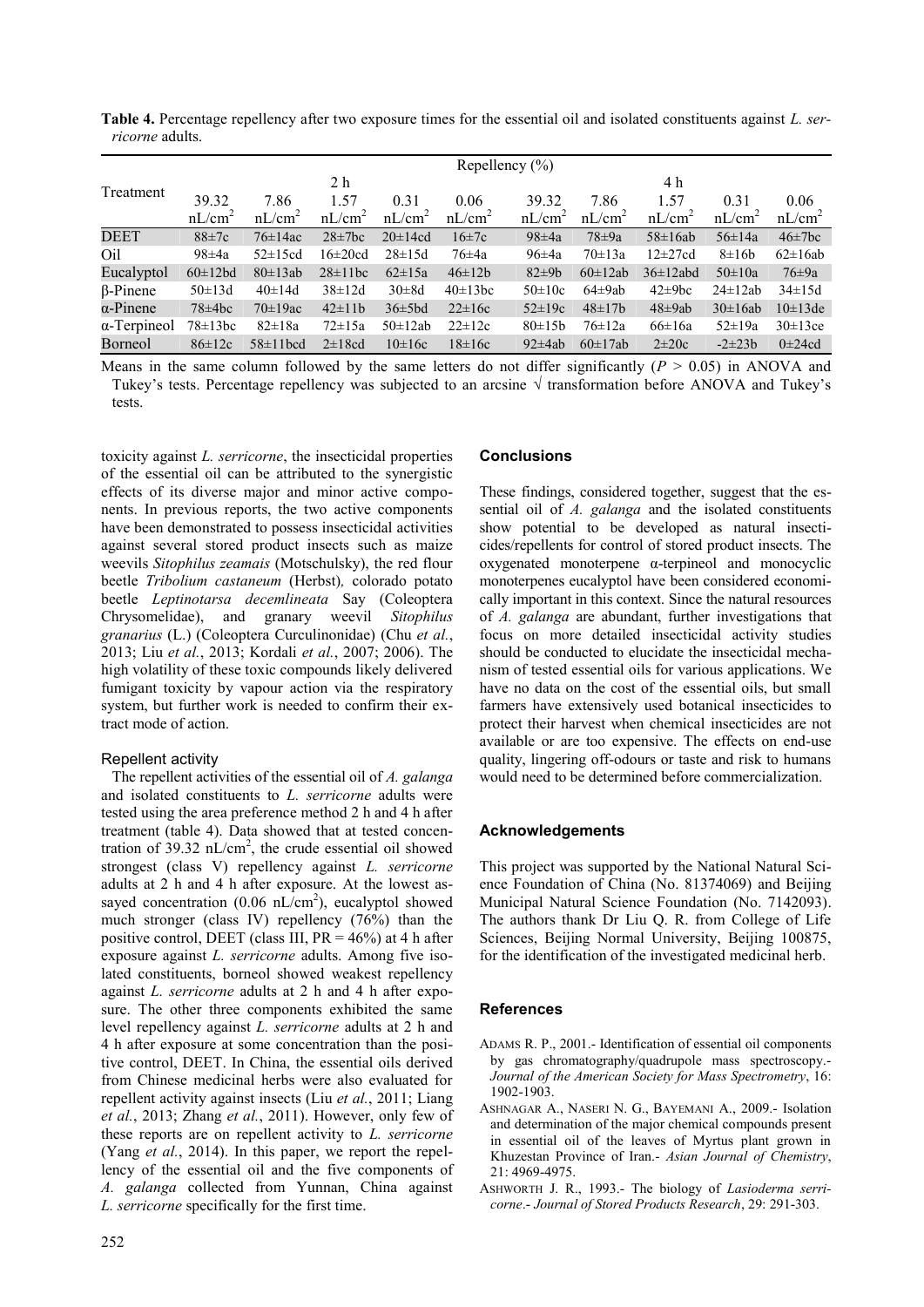- BACHROUCH O., MEDIOUNI-BEN JEMAA J., TALOU T., MARZOUK B., ABDERRABA M., 2010.- Fumigant toxicity of *Pistacia lentiscus* essential oil against *Tribolium castaneum* and *Lasioderma serricorne*.- *Bulletin of Insectology*, 63: 129-135.
- BADIAH-HADJ-AHMED A. Y., MEKLATI B. Y., WATON H., PHAM Q. T., 1992.- Structural studies in the bicycle [3.1.1]heptane series by <sup>1</sup>H and <sup>13</sup>C NMR.- *Magnetic resonance in chemistry*, 30: 807-816.
- BARIK B. R., KUNDU A. B., DEY A. K., 1987.- Two phenolic constituents from *Alpinia galanga* rhizomes.- *Phytochemistry*, 26: 2126-2127.
- CHU S. S., DU S. S., LIU Z. L., 2013.- Fumigant compounds from the essential oil of chinese *Blumea balsamifera* leaves against the maize weevil (*Sitophilus zeamais*).- *Journal of Chemistry*, 2013: 1-7.
- CHUDIWAL A. K., JAIN D. P., SOMANI R. S., 2010.- *Alpinia galanga* Willd.- An overview on phyto-pharmacological properties.- *Indian Journal of Natural Products and Resources*, 1 (2): 143-149.
- COSIMI S., ROSSI E., CIONI P. L., CANALE A., 2009.- Bioactivity and qualitative analysis of some essential oils from Mediterranean plants against stored-product pests: Evaluation of repellency against *Sitophilus zeamais* Motschulsky, *Cryptolestes ferrugineus* (Stephens) and *Tenebrio molitor* (L.).- *Journal of Stored Products Research*, 45: 125-132.
- DEV S., KOUL O., 1997.- *Insecticides of natural origin*.- Harwood Academic Publishers, Amsterdam, The Netherlands.
- DUTTA M., NATH S. C., 2003.- Essential oil components of the rhizome of *Alpinia galanga* Willd native to North East India, pp. 213-216. In: *Bioprospecting of commercially important plants* (BORAH R. C., TALUKDAR A., KATAKY J. C. S., UNNI B. G., MODI M. K., DEKA P., Eds).- Indian Society of Agricultural Biochemists, Jorhat, India.
- EBADOLLAHI A., SAFARALIZADEH M., POURMIRZA A., GHEIBI S., 2010.- Toxicity of essential oil of *Agastache Foeniculum* (Pursh) Kuntze to *Oryzaephilus Surinamensis* L. and *Lasioderma Serricorne* F.- *Journal of Plant Protection Research*, 50: 215-219.
- GERDOV S. M., GRISHIN Y. K., ROZNYATOVSKY V. A., USTYNYUK Y. A., KUCHIN A. V., ALEKSEEV I. N., FROLOVAB L. L., 2005.- Quantitative <sup>2</sup>H NMR spectroscopy 2. "H/D-Isotope portraits" of cyclic monoterpenes and discrimination of their biosynthetic pathways.- *Russian Chemical Bulletin, International Edition*, 54: 1258-1265.
- ISMAN M. B., 2000.- Plant essential oils for pest and disease management.- *Crop protection*, 19: 603-608.
- ISMAN M. B., 2006.- Botanical insecticides, deterrents, and repellents in modern agriculture and an increasingly regulated world.- *Annual Review of Entomology*, 51: 45-66.
- JANTAN I. B., AHMAD F. B., AHMAD A. S., 2004.- Constituents of the rhizome and seed oils of greater galanga *Alpinia galanga* (L.) Willd. from Malaysia.- *Journal of Essential Oil Research*, 16: 174-176.
- KAUSHIK D., YADAV J., KAUSHIK P., SACHER D., RANI R., 2011.- Current pharmacological and phytochemical studies of the plant *Alpinia galanga*.- *Zhong Xi Yi Jie He Xue Bao*, 9 (10): 1061-1065.
- KHATTAK S., REHMAN S., SHAH H. U., AHMAD W., AHAMA M., 2005.- Biological effect of indigenous medicinal plant *Curcuma longa* and *Alpinia galangal*.- *Fitoterapia*, 76 (2): 254-257.
- KORDALI S., ASLAN I., CALMASUR O., CAKIR A., 2006.- Toxicity of essential oils isolated from three *Artemisia* species and some of their major components to granary weevil *Sitophilus granarius* (L.) (Coleoptera: Curculinonidae).- *Industrial Crops and Products*, 23: 162-170.
- KORDALI S., KESDEK M., CAKIR A., 2007.- Toxicity of monoterpenes against larvae and adults of Colorado potato beetle *Leptinotarsa decemlineata* Say (Coleoptera: Chrysomelidae).- *Industrial Crops and Products*, 26: 278-297.
- KRINGS U., HARDEBUSCH B., ALBERT D., BERGER R. G., MA-ROSTICA M., PASTORE G. M., 2006.- Odor-active alcohols from the fungal transformation of α-farnesene.- *Journal of Agricultural and Food Chemistry*, 54: 9079-9084.
- LATHA C., SHRIRAM V. D., JAHAGIRDAR S. S., DHAKEPHALKAR P. K., ROJATKAR S. R., 2009.- Antiplasmid activity of 1' acetoxychavicol acetate from *Alpinia galanga* against multidrug resistant bacteria.- *Journal of Ethnopharmacology*, 123: 522-525.
- LIANG Y., LI J. L., XU S., ZHAO N. N., ZHOU L., CHENG J., LIU Z. L., 2013.- Evaluation of repellency of some Chinese medicinal herbs essential oils against *Liposcelis bostrychophila* (Psocoptera: Liposcelidae) and *Tribolium castaneum* (Coleoptera: Tenebrionidae).- *Journal of Economic Entomology*, 106 (1): 513-519.
- LIU Z. L., HO S. H., 1999.- Bioactivity of the essential oil extracted from *Evodia rutaecarpa* Hook f. et Thomas against the grain storage insects, *Sitophilus zeamais* Motsch and *Tribolium castaneum* (Herbst).- *Journal of Stored Products Research*, 35: 317-328.
- LIU Z. L., YU M., LI X. M., WAN T., CHU S. S., 2011.- Repellent activity of eight essential oils of Chinese medicinal herbs to *Blattella germanica* L.- *Records of Natural Products*, 5: 176-183.
- LIU Z. L., JIANG G. H., ZHOU L., LIU Q. Z., 2013.- Analysis of the essential oil of *Dipsacus japonicus* flowering aerial parts and its insecticidal activity against *Sitophilus zeamais* and *Tribolium castaneum*.- *Journal of Biosciences*, 68: 13-18.
- LORINI I., GALLEY D., 1999.- Deltamethrin resistance in *Rhyzopertha dominica* (F.) (Coleoptera: Bostrichidae), a pest of stored grain in Brazil.- *Journal of Stored Products Research*, 35: 37-45.
- LV J. H., SU X. H., ZHONG J. J., 2012.- Fumigant activity of *Elsholtzia stauntonii* extract against *Lasioderma serricorne*.- *South African Journal of Science*, 108: 7-8.
- MALLAVARAPU G. R., RAO L., RAMESH S., DIMRI B. P., RAJES-WARA RAO B. R., KAUL P. N., BHATTACHARYA A. K., 2002.- Composition of the volatile oils of *Alpinia galanga* rhizomes and leaves from India.- *Journal of Essential Oil Research*, 14: 397-399.
- MANN J., 1987.- *Secondary metabolism*.- Clarendon Press, Oxford, UK.
- MATOS R. A. F., ANDRADE C. K. Z., 2008.- Synthesis of new chiral ionic liquids based on (-)-menthol and (-)-borneol.- *Tetrahedron Letters*, 49 (10): 1652-1655.
- MORI H., KUBOTA K., KOBAYASHI A., 1995.- Potent aroma components of rhizomes from *Alpinia galanga* Willd. L.- *Journal of the Japanese Society for Food Science and Technology*, 42: 989-995.
- NERIO L. S., OLIVERO-VERBEL J., STASHENKO E., 2010.- Repellent activity of essential oils: A review.- *Bioresource Technology*, 101: 372-378.
- RAINA V. K., SRIVASTAVA S. K., SYAMASUNDER K. V., 2002.- The essential oil of 'greater galangal' [*Alpinia galangal* (L.) Willd.] from the lower Himalayan region of India.- *Flavour and Fragrance Journal*, 17: 358-360.
- RAJENDRAN S., SRIANJINI V., 2008.- Plant products as fumigants for stored product insects control.- *Journal of Stored Products Research*, 44: 126-135.
- SAKUMA M., 1998.- Probit analysis of preference data.- *Applied Entomology and Zoology*, 33: 339-347.
- SAWANGJAROEN N., SUBHADHIRASAKUL S., PHONGPAICHIT S., SIRIPANTH C., JAMJAROEN K., SAWANGJAROEN K., 2005.- The in vitro anti-giardial activity of extracts from plants that are used for self-medication by AIDS patients in southern Thailand.- *Parasitology Research*, 95 (1): 17-21.
- SCHEFFER C. J. J., GANI A., BAERHEIM-SVENDSEN A., 1981.- Monoterpenes in the essential rhizome oil of *Alpinia galanga* L. Willd..- *Scientia pharmaceutica*, 49: 337-346.